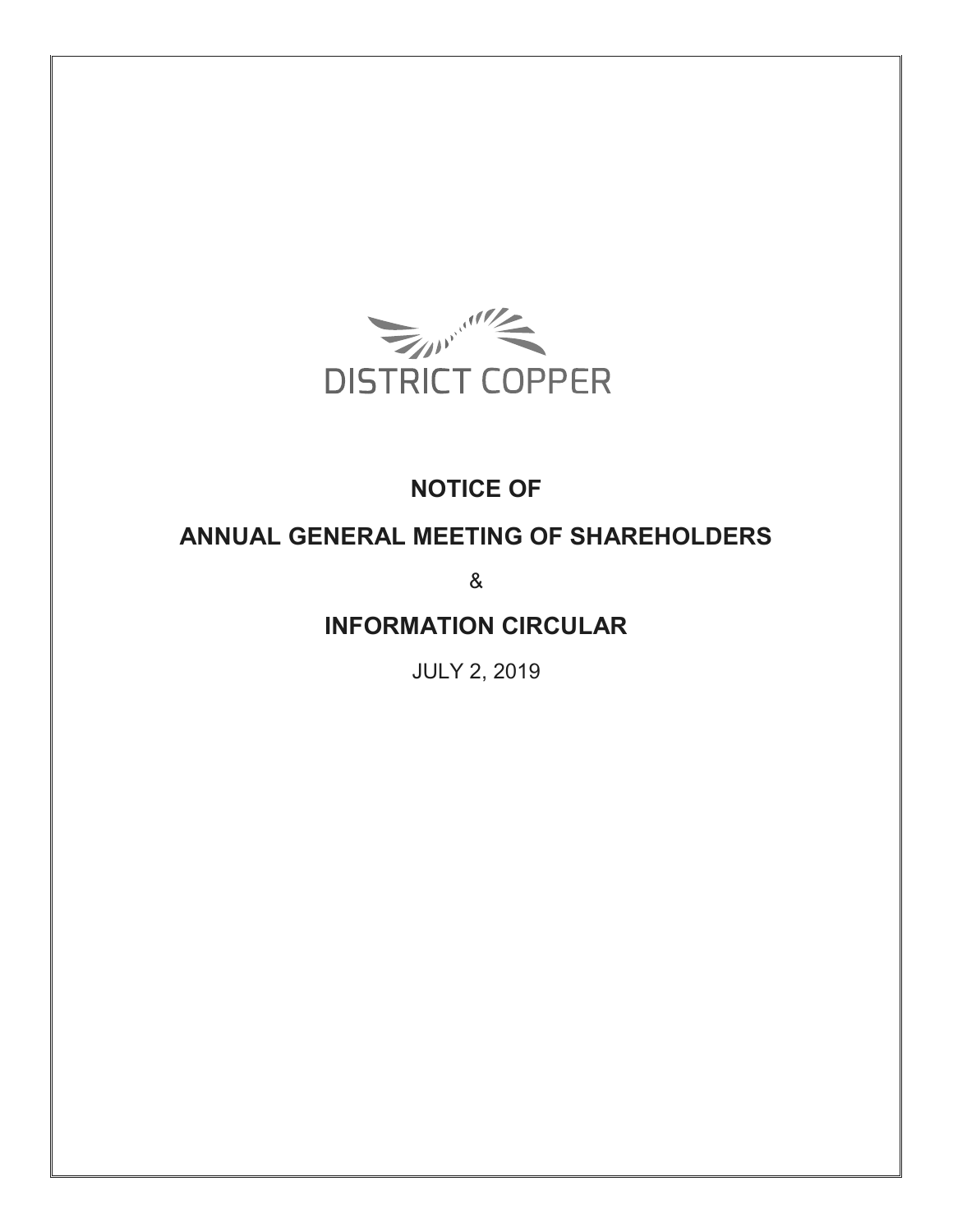

# **NOTICE OF ANNUAL GENERAL MEETING OF SHAREHOLDERS 2019**

**NOTICE IS HEREBY GIVEN** that the 2019 Annual General Meeting (the "Meeting") of Shareholders of District Copper Corp. (the "Corporation") will be held at Suite 217-179 Davie Street, Vancouver, British Columbia on July 2, 2019 at the hour of 11:00 a.m. for the following purposes:

- a) To receive and consider the report of the directors, the audited financial statements of the Corporation for the period ended October 31, 2018, and the report of the auditors thereon;
- b) To set the number of directors to 5;
- c) To elect directors for the ensuing year;
- d) To appoint auditors for the ensuing year at a remuneration to be fixed by the directors;
- e) To consider and, if thought fit, to approve the Corporation's proposed rolling stock option plan subject to the policies of the TSX Venture Exchange; and
- f) To transact such other business as may be properly transacted at the Meeting or at any adjournment thereof.

An Information Circular accompanies this Notice. The Information Circular contains details of matters to be considered at the Meeting.

**Shareholders who are unable to attend the Meeting in person are requested to read the notes accompanying the instrument of proxy and complete and return the proxy to the Company's transfer agent Computershare Trust Company of Canada, 8th Floor, 100 University Avenue, Toronto, Ontario, M5J 2Y1, Facsimile number 1-866-249-7775 or the Company, not less than fortyeight (48) hours (excluding Saturdays, Sundays and holidays) before the time fixed for the Meeting.** 

**DATED** at the City of Vancouver, in the Province of British Columbia, as of the 28<sup>th</sup> day of May, 2019.

## **BY ORDER OF THE BOARD OF DIRECTORS**

*"Jevin Werbes"*

**Jevin Werbes President**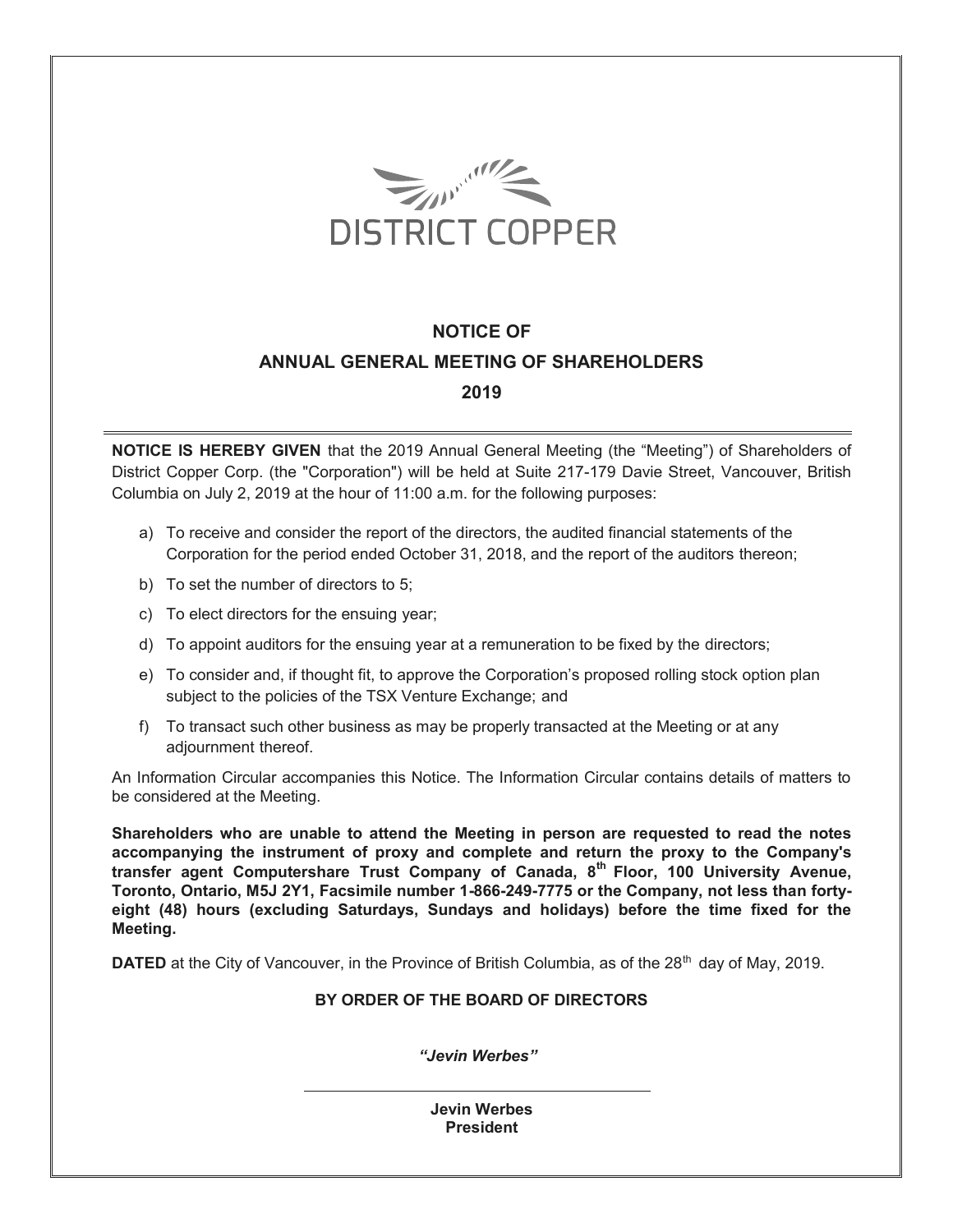

# **INFORMATION CIRCULAR as at and dated May 28, 2019**

# **Solicitation of Proxies**

This Information Circular is furnished in connection with the solicitation of proxies by management of **District Copper Corp.** (the "Corporation") for use at the 2019 Annual General Meeting (the "Meeting") of Shareholders of the Corporation to be held on July 2, 2019 at the time and place and for the purposes set forth in the Notice of Meeting.

The solicitation of proxies will be primarily by mail, but proxies may also be solicited personally or by telephone by directors, officers and regular employees of the Corporation. The cost of this solicitation will be borne by the Corporation.

# **Appointment and Revocation of Proxies**

The persons named in the accompanying form of proxy are directors of the Corporation. **A shareholder desiring to appoint some other person (who need not be a shareholder) to represent him or her at the meeting may do so, either by striking out the printed names and inserting the desired person's name in the blank space provided in the form of proxy or by completing another proper form of proxy and in either case delivering** the completed proxy to the office of Computershare Investor Services Inc., 100 University Avenue, 8**th Floor,**  Toronto, ON, M5J 2Y1, or to the Corporation's office, not less than forty-eight (48) hours (excluding Saturdays, **Sundays and holidays) before the time fixed for the Meeting.** 

The chair of the Meeting will have the discretion to accept or reject proxies otherwise deposited.

A shareholder who has given a proxy may revoke it by an instrument in writing delivered to the said office of Computershare Investor Services Inc. or the Corporation's office at any time up to and including the last business day preceding the day of the Meeting, or any adjournment thereof, or to the chair of the Meeting, or in any manner provided by law.

# **Proxy Instructions**

**Only registered shareholders or duly appointed proxyholders are permitted to vote at the Meeting.** The securities represented by the proxy will be voted or withheld from voting in accordance with the instructions of the shareholder on any ballot that may be called for. If the shareholder specifies a choice with respect to any matter to be acted upon, the securities will be voted accordingly.

The form of proxy confers authority upon the named proxyholder with respect to matters identified in the accompanying notice of Meeting. **If a choice with respect to such matters is not specified, it is intended that the person designated by management in the form of proxy will vote the securities represented by the proxy in favour of each matter identified in the proxy and for the nominees of management for directors and auditors.** 

**The proxy confers discretionary authority upon the named proxyholder with respect to amendments to or variations in matters identified in the accompanying Notice of Meeting and other matters which may properly come before the Meeting.** At the date of this Information Circular, management is not aware of any amendments, variations, or other matters which might be brought before the Meeting. If such should occur, the persons designated by management will vote thereon in accordance with their best judgment, exercising discretionary authority.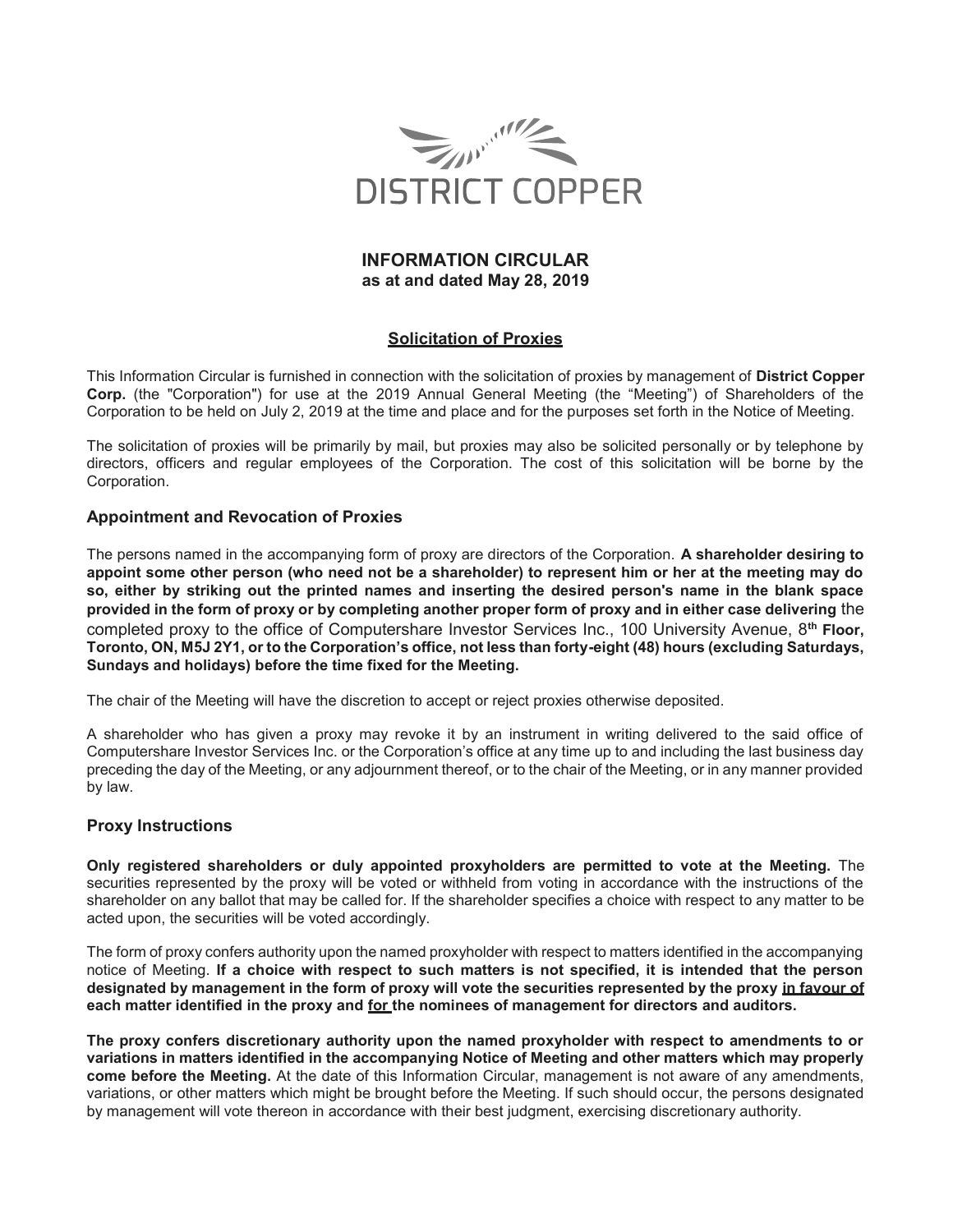## **Non-Registered Holders**

**Only shareholder whose name appears on the records of the Corporation as the registered holder of shares or duly appointed proxyholders are permitted to vote at the Meeting.** Most shareholders of the corporation are "non-registered" shareholders because the shares they own are not registered in their names but instead are registered in the name of a nominee such as a brokerage firm through which they purchased the shares; a bank, trust company, trustee or administrator of self-administered TFSA's, RRSP's, RRIF's, RESP's and similar plans; or a clearing agency such as The Canadian Depository for Securities Limited (a "Nominee"). If you purchased your shares through a broker, you are likely an unregistered holder.

In accordance with securities regulatory policies, the Corporation has distributed copies of the Meeting materials, being the Notice of Meeting, this Information Circular and the Proxy, to the Nominees for distribution to nonregistered holders.

Nominees are required to forward the Meeting materials to non-registered holders to seek their voting instructions in advance of the Meeting. Shares held by Nominees can only be voted in accordance with the instructions of the non-registered holder. The Nominees often have their own form of proxy, mailing procedures and provide their own return instructions. If you wish to vote by proxy, you should carefully follow the instructions from the Nominee in order to ensure that your Shares are voted at the Meeting.

In addition, Canadian securities legislation now permits the Corporation to forward meeting materials directly to "non-objecting beneficial owners". These materials are being sent to both registered and non-registered owners of the securities. If you are a non-registered owner, and the Corporation or its agent has sent these materials directly to you, your name, address and information about your holdings of securities have been obtained in accordance with applicable securities regulatory requirements from the Nominee holding securities on your behalf. By choosing to send these materials to you directly, the Corporation (and not the Nominee holding shares on your behalf) has assumed responsibility for: (i) delivering these materials to you; and (ii) executing your proper voting instructions. Please return your voting instructions as specified in the request for voting instructions.

#### **Voting Securities and Principal Holders Thereof**

The voting securities of the Corporation consist of an unlimited number of common shares without par value. As at the date of this Information Circular, 136,241,618 common shares without par value were issued and outstanding, each such share carrying the right to one (1) vote at the Meeting. May 28, 2019 has been fixed in advance by the directors of the Corporation as the record date for the purpose of determining those shareholders entitled to receive notice of, and to vote at the Meeting.

To the knowledge of the directors and senior officers of the Corporation, the following are the only persons who beneficially own, directly or indirectly, or exercise control or direction over voting securities carrying more than 10% of the voting rights attached to the voting securities of the Corporation:

| Name                                  | <b>Number of Voting Securities</b> | <b>Percentage</b> |  |
|---------------------------------------|------------------------------------|-------------------|--|
| Northern Fox Copper Inc. <sup>1</sup> | 33.283.264                         | 24.40%            |  |

Northern Fox Copper Inc. is a wholly owned subsidiary of Copper Fox Metals Inc. a reporting issuer having its shares posted and called for trading on the TSX Venture Exchange. Elmer Stewart a director of the Corporation is also the sole director of Northern Fox Copper Inc.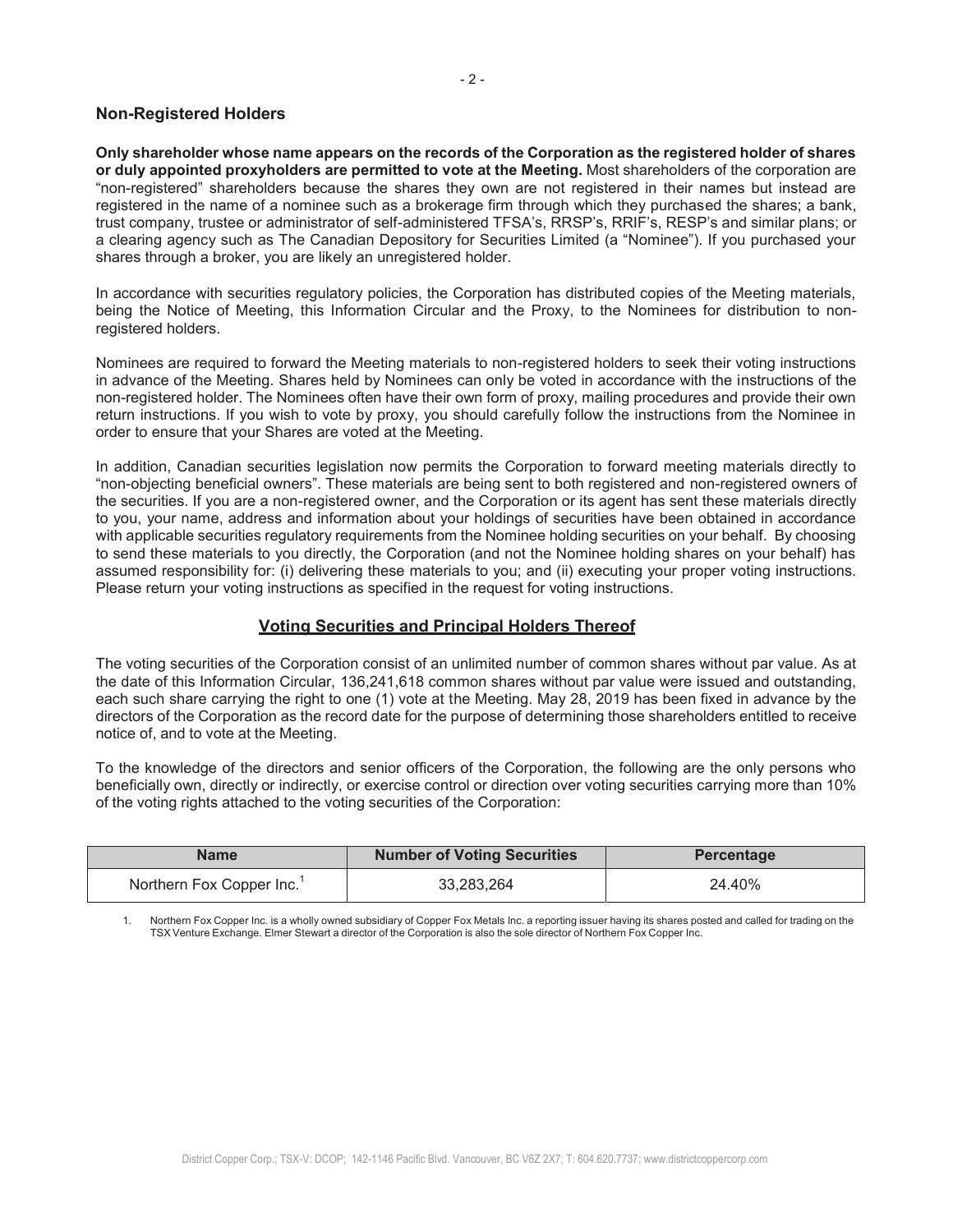# **EXECUTIVE COMPENSATION**

## **Named Executive Officers**

For the purposes of this Information Circular, a Named Executive Officer ("Named Executive Officer" or "NEO") of the Corporation means each of the following individuals:

- a) a Chief Executive Officer ("CEO") of the Corporation;
- b) a Chief Financial Officer ("CFO") of the Corporation;
- c) each of the Corporation's three most highly compensated executive officers including any of its subsidiaries, or the three most highly compensated individuals acting in a similar capacity, other than the CEO and CFO, at the end of the most recently completed financial year whose total compensation was, individually, more than \$150,000 for the October 31, 2018 financial year; and
- d) each individual who would be a NEO under paragraph (c) but for the fact that the individual was neither an executive officer, nor acting in a similar capacity at October 31, 2018.

**Jevin Werbes**, President and CEO of the Corporation and **Braden Jensen, CPA.**, the CFO of the Corporation are the Named Executive Officers of the Corporation.

## **Compensation Discussion and Analysis**

This compensation discussion and analysis describes and explains the Corporation's current policies and practices with respect to compensation paid or that will be paid to each of its Named Executive Officers.

Past guidelines adopted by the Corporation in establishing appropriate executive compensation for the Named Executive Officers have adopted the principal that the amount of executive compensation should be based on the need to adopt a compensation package that would allow the Corporation to attract and retain qualified and experienced executives (when required) willing to assume any and all responsibilities required by the Corporation in order to maintain its day to day operations and fulfill administrative responsibilities.

The policies adopted by the Corporation are summarized under Corporate Governance the "Compensation" Committee".

The following table sets forth particulars concerning the compensation of Named Executive Officers for the Corporation's previous three financial years: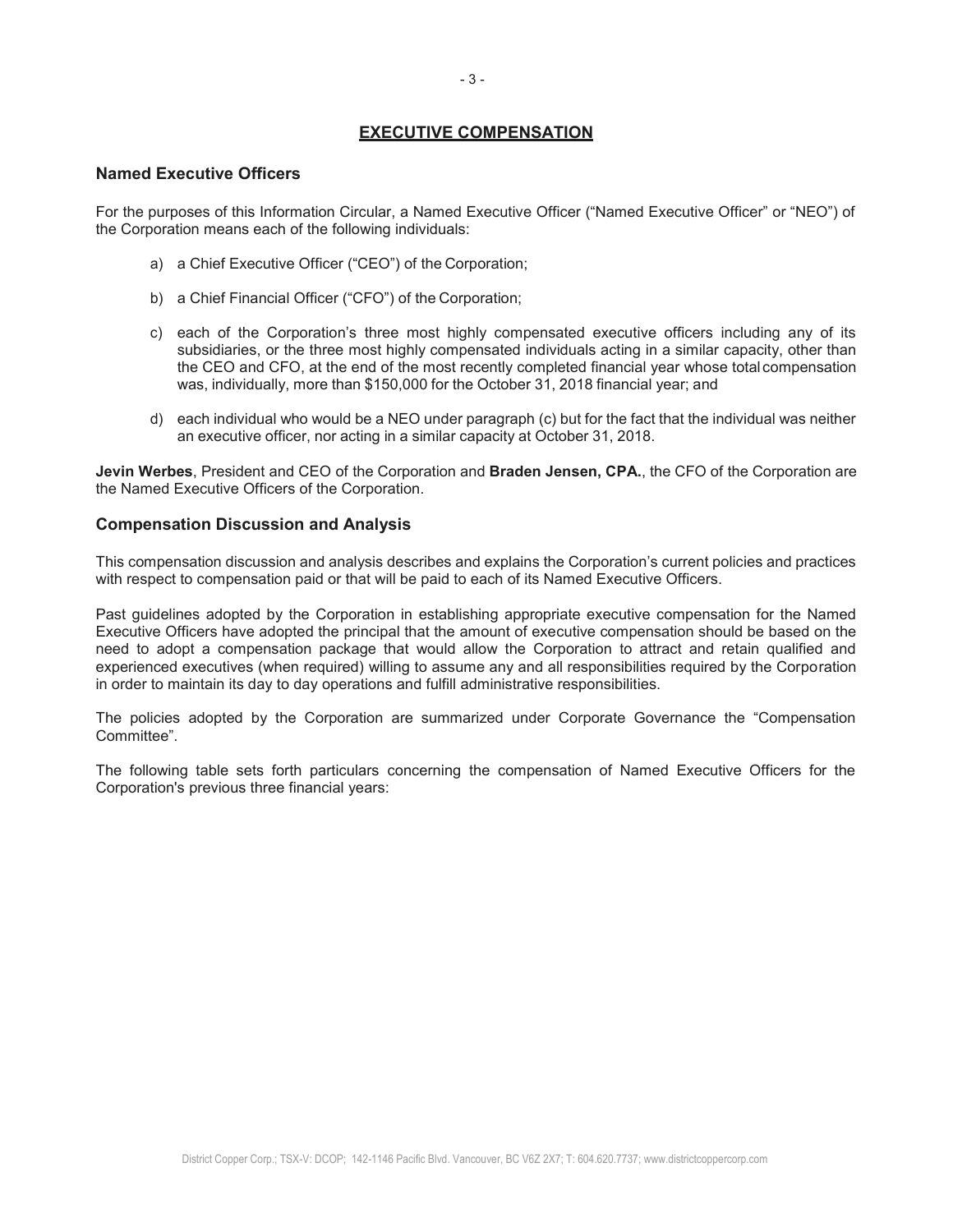|                                          |                      |                   |                                                   | Non-Equity incentive plan<br>compensation (\$) |                                     |                                                        |                             |                                         |                                         |
|------------------------------------------|----------------------|-------------------|---------------------------------------------------|------------------------------------------------|-------------------------------------|--------------------------------------------------------|-----------------------------|-----------------------------------------|-----------------------------------------|
| Name and<br>Principal<br><b>Position</b> | Year                 | Salary<br>$($ \$) | Option<br>based<br>awards<br>$($ \$) <sup>1</sup> | <b>Share</b><br>based<br>awards<br>$($ \$)     | Annual<br>Incentive<br><b>Plans</b> | <b>Long Terms</b><br><b>Incentive Plans</b><br>$($ \$) | Pension<br>Value<br>$($ \$) | All other<br>Compensation (\$)          | <b>Total</b><br>Compensation<br>$($ \$) |
| Jevin Werbes<br>CEO, President           | 2018<br>2017<br>2016 | Nil<br>Nil<br>Nil | Nil<br>Nil<br>Nil                                 | Nil<br>Nil<br>Nil                              | Nil<br>Nil<br>Nil                   | Nil<br>Nil<br>Nil                                      | Nil<br>Nil<br>Nil           | $116,750^2$<br>$96.000^2$<br>$96,000^2$ | $116,750^2$<br>$96.000^2$<br>$96,000^2$ |
| <b>Braden Jensen</b><br><b>CFO</b>       | 2018<br>2017<br>2016 | Nil<br>Nil<br>Nil | Nil<br>Nil<br>7,630                               | Nil<br>Nil<br>Nil                              | Nil<br>Nil<br>Nil                   | Nil<br>Nil<br>Nil                                      | Nil<br>Nil<br>Nil           | $39,167^3$<br>$27,220^3$<br>$6,300^{3}$ | 39, 1673<br>$27,220^3$<br>$13,930^3$    |

## *Summary Compensation Table*

1) These stock options remain unexercised.

2) Paid to Calico Management Corp., a Company 100% beneficially owned and controlled by Jevin Werbes, President and CEO of the Corporation.<br>3) Paid to 1010312 BC Ltd., a Company 100% beneficially owned and controlled by Br

# **Narrative Discussion**

Executive officers are also entitled to participate in incentive stock options granted by the Corporation. For additional information with respect to incentive stock options granted to executive officers, please refer to the heading *"Incentive Plan Awards"* below.

## **INCENTIVE PLAN AWARDS**

## *Outstanding Share-Based Awards and Option-Based Awards*

The following table presents information concerning all outstanding option-based awards and share based awards held by each NEO at the end of the October 31, 2018 financial year:

|                                          | <b>Option Based Awards</b>                                 | <b>Share Based Awards</b>    |                              |                                                         |                                                                   |                                                                                              |
|------------------------------------------|------------------------------------------------------------|------------------------------|------------------------------|---------------------------------------------------------|-------------------------------------------------------------------|----------------------------------------------------------------------------------------------|
| <b>Name</b><br>and principal<br>position | Number of securities underlying<br>unexercised options (#) | Option exercise<br>price(\$) | Option<br>expiration<br>date | Value of<br>unexercised in<br>the money<br>options (\$) | Number of shares<br>or units of shares<br>that have not<br>vested | <b>Market of payout</b><br>value of share<br>based awards that<br>have not vested<br>$($ \$) |
| Jevin Werbes<br>CEO. President           | 500.000                                                    | 0.14                         | July 9, 2019                 | Nil                                                     | Nil                                                               | Nil                                                                                          |
| <b>Braden Jensen</b><br><b>CFO</b>       | 125.000                                                    | 0.10                         | October 16.<br>2020          | Nil                                                     | Nil                                                               | Nil                                                                                          |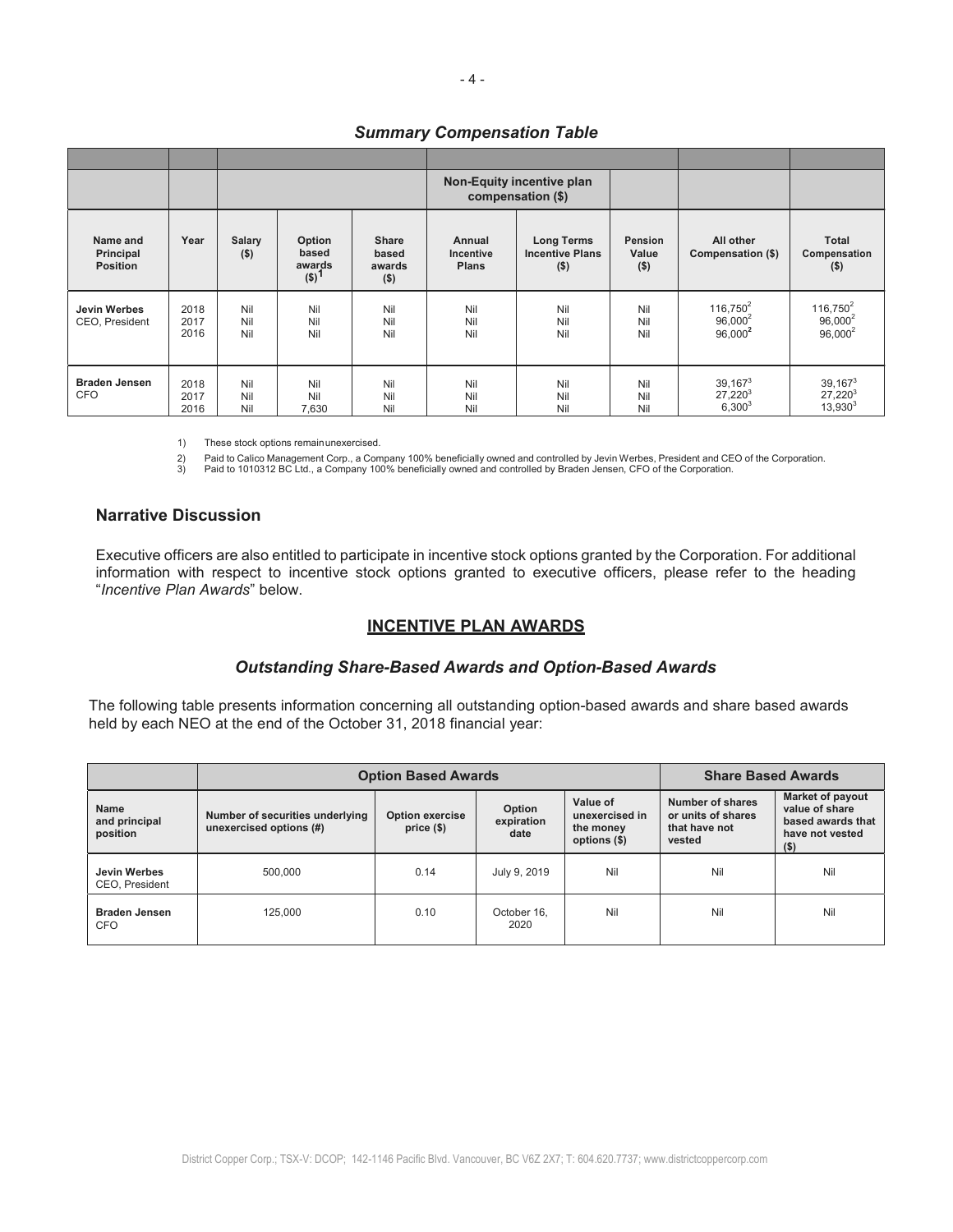# **Narrative Discussion**

Stock Options are normally granted to director and key employees as an incentive for efforts to be expended on behalf of the Corporation in securing mining ventures, business opportunities, financings and in administering the Corporation for the benefit of all shareholders. During the fiscal year ending October 31, 2018 the Corporation did not grant options to Directors or key employees of the Corporation.

# **Incentive Plan Awards ± Value Vested or Earned during the year**

The following table sets out the awards value vested or earned under incentive plans during the year ended October 31, 2018 for each NEO:

| <b>Name</b>                    | <b>Option-based awards Value</b><br>vested during the year (\$) | <b>Share-based awards Value</b><br>vested during the year (\$) | Non-equity incentive plan<br>compensation - Value earned<br>during the year |
|--------------------------------|-----------------------------------------------------------------|----------------------------------------------------------------|-----------------------------------------------------------------------------|
| Jevin Werbes<br>CEO, President | Nil                                                             | Nil                                                            | Nil                                                                         |
| <b>Braden Jensen</b><br>CFO    | Nil                                                             | Nil                                                            | Nil                                                                         |

# **Pension**

The Corporation does not have a pension plan under which benefits are determined primarily by final compensation (or average final compensation) and years of service.

# **Termination and Change of Control Benefits**

The compensation plan(s) or arrangement(s), with respect to the Named Executive Officers resulting from the resignation, retirement or any other termination of the officer's employment with the Corporation or from a change of control of the Corporation or a change in the Named Executive Officer's responsibilities following a change in control are set out in consulting agreements entered into between:

- 1. the Corporation and Calico Management Corp. (the "Calico") a Company 100% beneficially owned by Jevin Werbes dated May 1, 2018. The agreement provides In the event of a change in control of the Company, each of the Consultant and the Company shall have one year from the date of change of control to elect to have the agreement terminated. In the event such an election is made, the Company shall within 30 days of making the election make a lump sum termination payment to the Consultant equivalent to 12 months consulting fees plus an amount equal to the balance of the amount remaining unpaid up to and including to the remaining term of the agreement.
- 2. the Corporation and 1010312 BC Ltd. (the "Consultant") a Company 100% beneficially owned by Braden Jensen. The consulting agreement provides that it can be terminated by either the Corporation or the Consultant with 30 days written notice. In the event of termination without cause the Consultant is entitled to a two month break fee.

# **DIRECTOR COMPENSATION**

The Corporation has no standard arrangement pursuant to which directors are compensated by the Corporation for their services in their capacity as directors other than for the directors to possibly benefit from the grant of Incentive Options on unissued treasury shares reserved for the grant of directors' stock options under the Corporation's stock option plan. There has been no other arrangement pursuant to which directors were compensated by the Corporation in their capacity as directors during the Corporation's financial year ended October 31, 2018.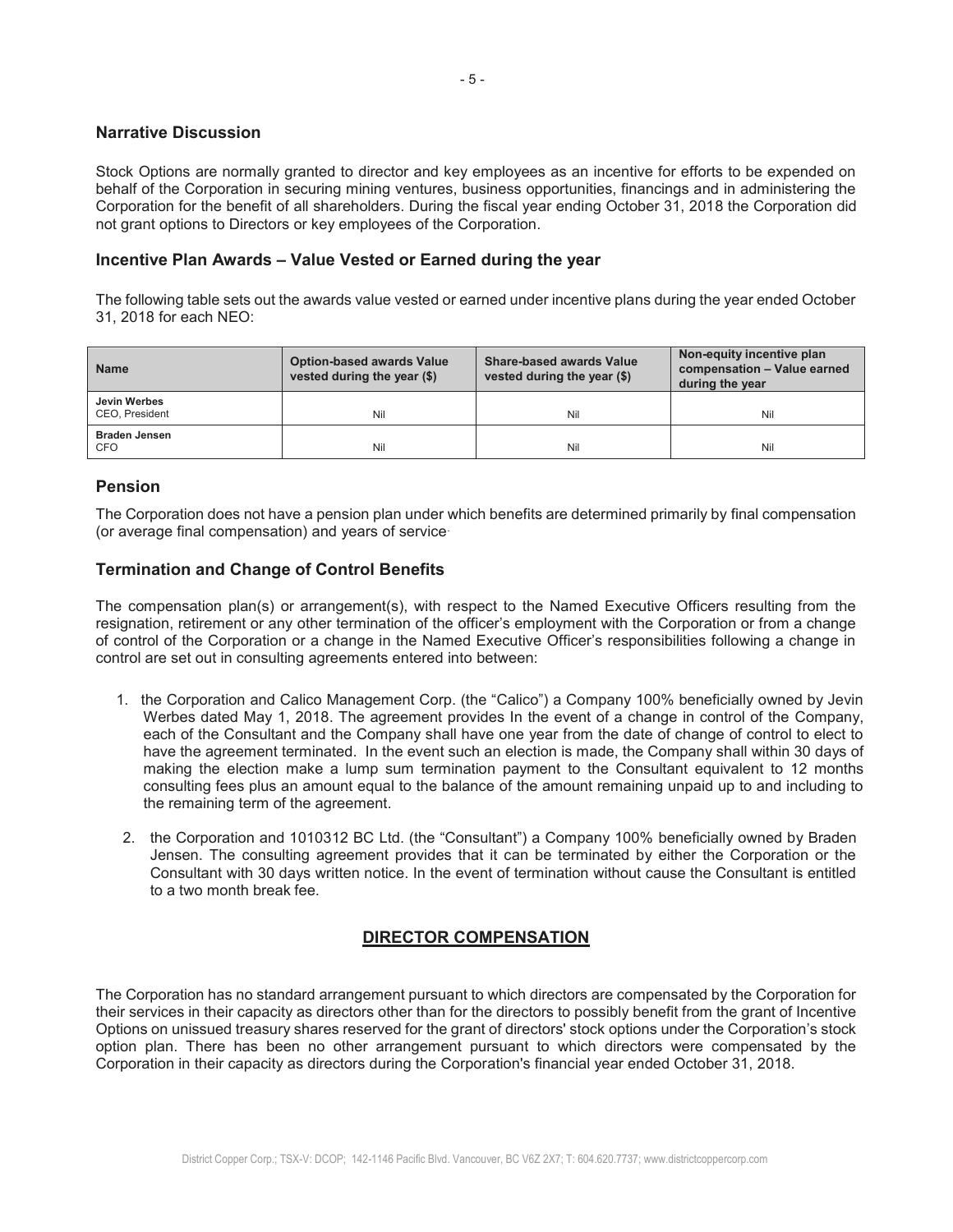The following table sets forth the details of compensation provided to the directors, other than Named Executive Officers, during the Corporation's most recently completed financial year:

| <b>Name</b>    | <b>Fees</b><br>Earned (\$) | <b>Share</b><br>based<br>awards | Option<br>based<br>awards $($ \$) | <b>Non Equity Incentive</b><br><b>Plan Compensation</b> | <b>Pension Value</b><br>$($ \$) | All Other<br>Compensation<br>$($ \$) $)$ | Total $(\$)^1$ |
|----------------|----------------------------|---------------------------------|-----------------------------------|---------------------------------------------------------|---------------------------------|------------------------------------------|----------------|
| Elmer Stewart  | Nil                        | Nil                             | Nil                               | Nil                                                     | Nil                             | 18,000                                   | 18,000         |
| Chris Healey   | Nil                        | Nil                             | Nil                               | Nil                                                     | Nil                             | Nil                                      | Nil            |
| Michael Smith  | Nil                        | Nil                             | Nil                               | Nil                                                     | Nil                             | 2,000                                    | 2,000          |
| Hrayr Agnerian | Nil                        | Nil                             | Nil                               | Nil                                                     | Nil                             | Nil                                      | Nil            |

1) For services rendered to the Corporation by the recipients offering services in each of their professional capacities.

# **Outstanding Option and Share based awards**

The following table sets out all option based awards and share based awards outstanding as at October 31, 2018, for each director, excluding a director who is already set out in disclosure for an NEO for the Corporation:

|                      |                                                                     | <b>Option Based Awards</b>           | <b>Share Based Awards</b>        |                                                         |                                                                   |                                                                                        |
|----------------------|---------------------------------------------------------------------|--------------------------------------|----------------------------------|---------------------------------------------------------|-------------------------------------------------------------------|----------------------------------------------------------------------------------------|
| <b>Name</b>          | Number of<br>securities<br>underlying<br>unexercised<br>options (#) | <b>Option exercise</b><br>$price($)$ | <b>Option expiration</b><br>date | Value of unexercised<br>in the money options<br>$($ \$) | Number of shares<br>or units of shares<br>that have not<br>vested | Market of<br>payout value<br>of share<br>based awards<br>that have not<br>vested $($)$ |
| <b>Elmer Stewart</b> | 350.000                                                             | 0.14                                 | July 9, 2019                     | Nil                                                     | Nil                                                               | Nil                                                                                    |
| Chris Healey         | 300,000                                                             | 0.14                                 | July 9, 2019                     | Nil                                                     | Nil                                                               | Nil                                                                                    |
| Michael Smith        | 325,000                                                             | 0.10                                 | April 29, 2020                   | Nil                                                     | Nil                                                               | Nil                                                                                    |
| Hrayr Agnerian       | 100,000                                                             | 0.14                                 | July 9, 2019                     | Nil                                                     | Nil                                                               | Nil                                                                                    |

## **Value Vested or Earned During the Year**

The following table sets out the value vested or earned under incentive plans during the year ended October 31, 2018, for each director, excluding a director who is already set out in disclosure for an NEO for the Corporation:

| <b>Name</b>    | <b>Option based awards</b><br>Value vested during the year<br>$(\$)$ | <b>Share based awards</b><br>Value vested during the year<br>$($ \$ | Non-equity incentive plan<br>compensation - Value<br>earned during the year (\$) |
|----------------|----------------------------------------------------------------------|---------------------------------------------------------------------|----------------------------------------------------------------------------------|
| Chris Healey   | Nil                                                                  | Nil                                                                 | Nil                                                                              |
| Hrayr Agnerian | Nil                                                                  | Nil                                                                 | Nil                                                                              |
| Elmer Stewart  | Nil                                                                  | Nil                                                                 | Nil                                                                              |
| Michael Smith  | Nil                                                                  | Nil                                                                 | Nil                                                                              |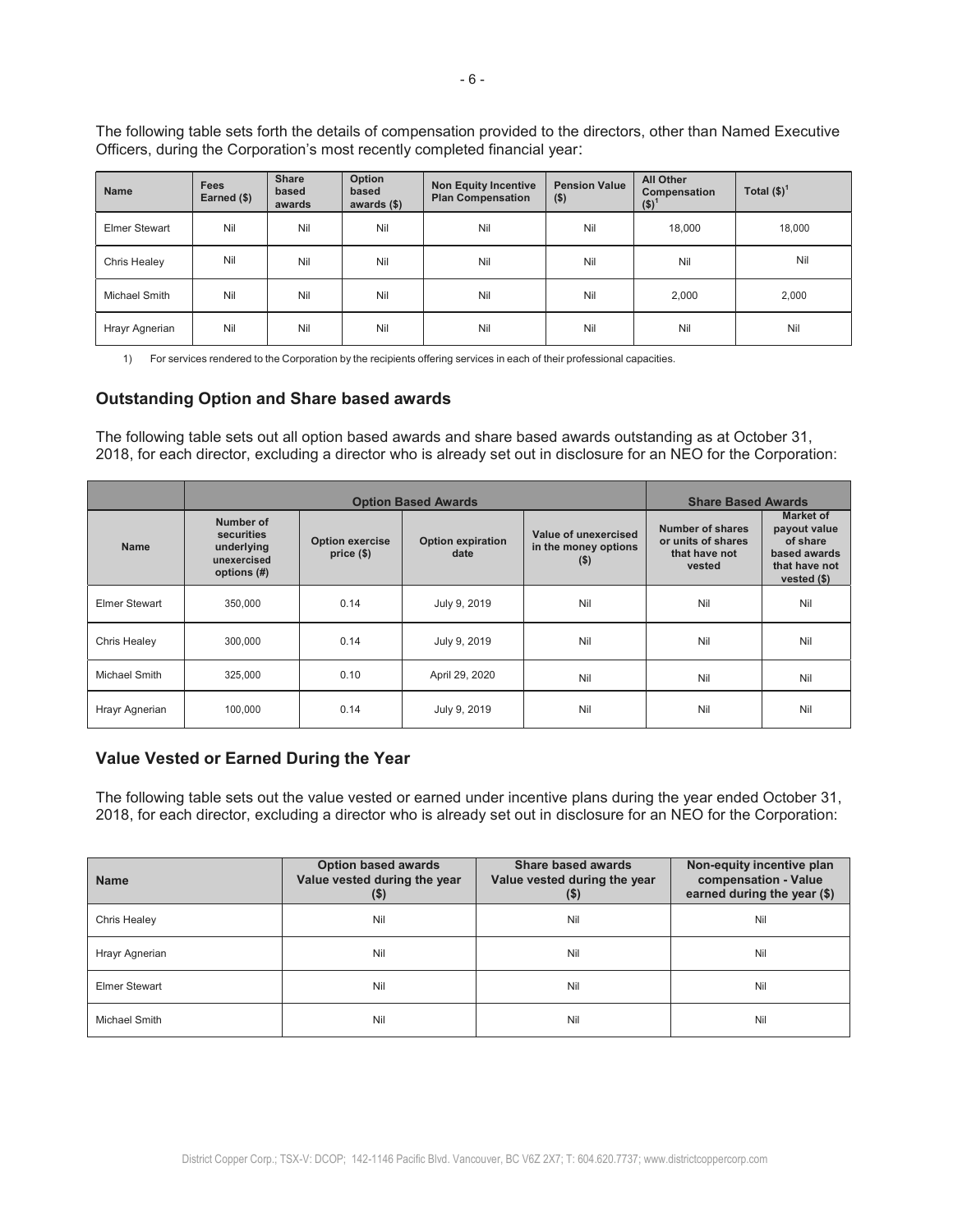# **EQUITY COMPENSATION PLAN INFORMATION AS AT OCTOBER 31, 2018**

| <b>Plan Category</b>                                            | Number of<br>securities to be<br>issued upon<br>exercise of<br>outstanding options<br>(a) | Weighted-average<br>exercise price of<br>outstanding options<br>(b) | Number of Securities remaining available for future<br>issuance under equity compensation plans (excluding<br>securities reflected in column (a))<br>(c) |
|-----------------------------------------------------------------|-------------------------------------------------------------------------------------------|---------------------------------------------------------------------|----------------------------------------------------------------------------------------------------------------------------------------------------------|
| Equity compensation plans<br>approved by<br>securityholders     | 2.350.000                                                                                 | \$0.13                                                              | 6,074,162                                                                                                                                                |
| Equity compensation plans<br>not approved by<br>securityholders | Nil                                                                                       | Nil                                                                 | Nil                                                                                                                                                      |
| Total                                                           | 2,350,000                                                                                 | \$0.13                                                              | 6,074,162                                                                                                                                                |

## **PARTICULARS OF MATTERS TO BE ACTED UPON**

# **APPOINTMENT OF AUDITORS**

The persons named in the enclosed instrument of proxy intend to vote for the appointment of **Davidson & Company, Chartered Accountants** as the Corporation's auditors to serve until the next Annual General Meeting of Shareholders of the Corporation at remuneration to be fixed by the board of directors.

# **ELECTION OF DIRECTORS**

The persons named in the following table are management's nominees to the board. Each director elected will hold office until the next Annual General Meeting or until his or her successor is duly elected or appointed unless his or her office is earlier vacated in accordance with the articles of the Corporation or unless he or she becomes disqualified to act as a director.

| Name and Province of<br><b>Nominee and Present</b><br><b>Position with Corporation</b> | <b>Principal Occupation</b>                                                                                                               | <b>Period From</b><br><b>Which Nominee</b><br><b>Has Been</b> | Number of<br>Approximate<br>Voting Securities <sup>1</sup> |
|----------------------------------------------------------------------------------------|-------------------------------------------------------------------------------------------------------------------------------------------|---------------------------------------------------------------|------------------------------------------------------------|
| Jevin Werbes <sup>2,4</sup><br>North Vancouver, BC<br>President, CEO and Director      | President of Calico Management Corp.,<br>Past Director & Chairman of Cobalt Power<br>Group Inc.                                           | October 15, 2010                                              | 92,183<br>direct<br>133,250 <sup>5</sup><br>indirect       |
| Elmer Stewart <sup>2</sup><br>Calgary, AB                                              | Chairman & President/CEO of Copper Fox<br>Metals Inc.                                                                                     | March 28, 2014                                                | 875,000<br>direct<br>33,283,264 <sup>3</sup><br>indirect   |
| Chris M. Healey <sup>2,4</sup><br>Nanaimo, BC                                          | Owner of Healex Consulting Ltd.,<br>Past Director of Cobalt Power Group Inc.,<br>Past Director & President of Rainmaker<br>Resources Ltd. | May 31, 2010                                                  | 120,000                                                    |
| James Michael Smith <sup>2,4</sup><br>Calgary, AB                                      | President & Director of Bay Fortune Resources<br>Inc<br>Director of Copper Fox Metals Inc.                                                | April 29, 2015                                                | Nil                                                        |
| Hrayr Agnerian, P.Geo<br>North York, ON                                                | President of Agnerian Consulting Ltd.                                                                                                     | February 4, 2011                                              | 35,000                                                     |

1) Voting securities beneficially owned, directly or indirectly, or over which control or direction is exercised.

2) Members of the 2018 Audit Committee.<br>3) Through Northern Fox Copper Inc. a wholly owned subsidiary of Copper Fox Metals Inc. a reporting issuer having its shares posted and called for

trading on the TSX Venture Exchange. Elmer Stewart a director of the Corporation is also the sole director of Northern Fox Copper Inc. 4) Members of the 2018 Compensation Committee.

5) Through Calico Management Corp,, a Company 100% beneficially owned by Jevin Werbes, President and CEO of the Corporation.

District Copper Corp.; TSX-V: DCOP; 142-1146 Pacific Blvd. Vancouver, BC V6Z 2X7; T: 604.620.7737; www.districtcoppercorp.com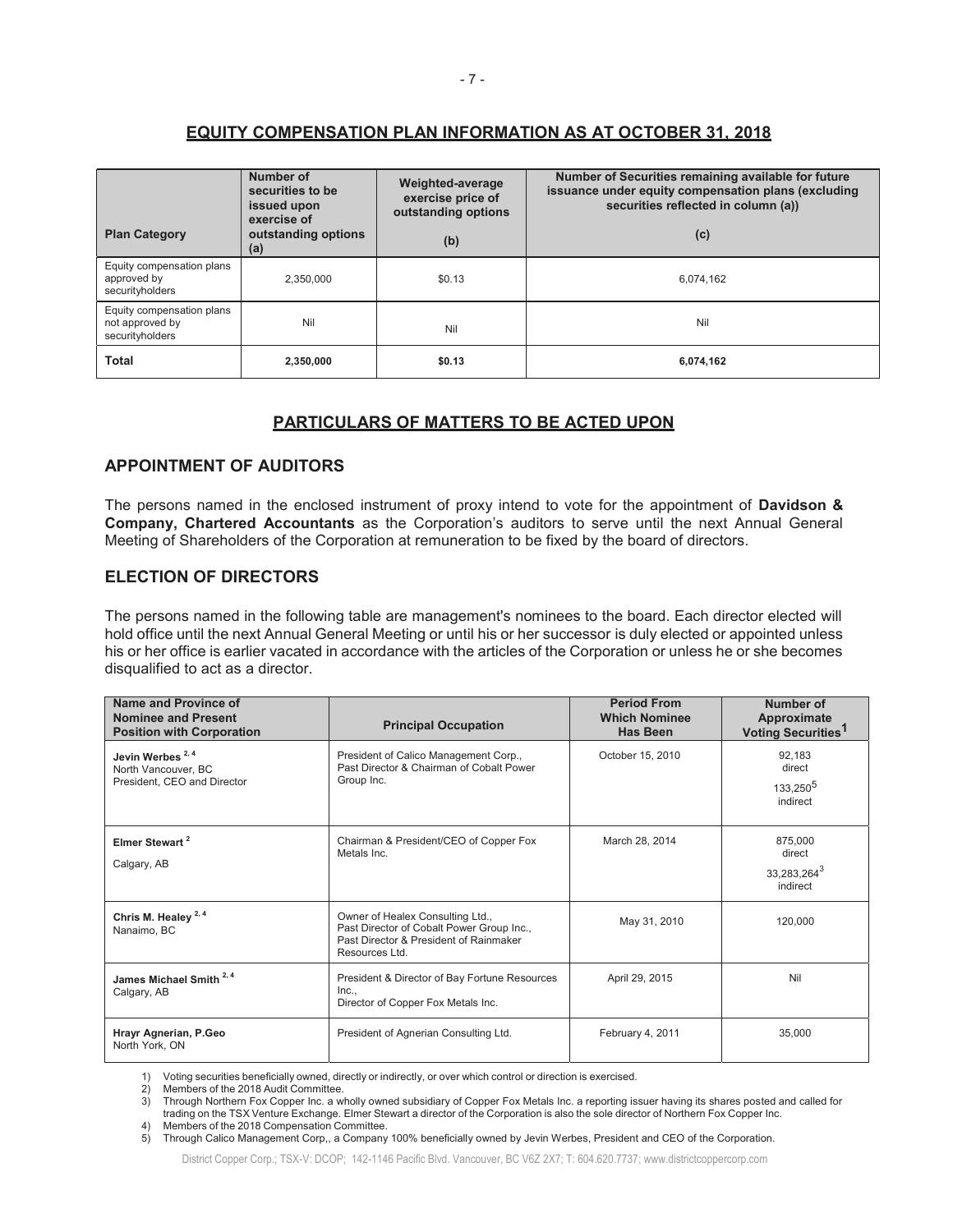# **Corporate Cease Trade Orders or Bankruptcies**

None of the proposed directors of the Corporation:

- a) is, as at the date of this Information Circular, or has been, within 10 years before the date of this Information Circular, a director, chief executive officer or chief financial officer of any company including the Corporation. That:
	- (i) was the subject of an order which that person was acting in the capacity as director, executive officer or chief financial officer; or;
	- (ii) was the subject of an order that was issued after the proposed director ceased to be a director, chief executive officer or chief financial officer in the Corporation which resulted from an event that occurred while that person was acting in the capacity as director, executive officer or chief financial officer; or
- b) is as at the date of this Information Circular or has been within the 10 years before the date of this Information Circular, become bankrupt, made a proposal under any legislation relating to bankruptcy or insolvency, or become subject to or instituted any proceedings, arrangements or compromise with creditors, or had a receiver, receiver manager as trustee appointed to hold the assets of that individual;
- c) has been subject to any penalties or sanctions imposed by a court relating to securities legislation or by a securities regulatory authority or has entered into a settlement agreement with a securities regulatory authority; or
- d) has been subject to any other penalties or sanctions imposed by a court or regulatory body that would likely be considered important to a reasonable security holder in deciding whether to vote for a proposed director.

# **STOCK OPTIONS**

The TSX Venture Exchange (the "Exchange") requires that every company implement a stock option plan to govern the grant and exercise of incentive stock options for directors, employees and consultants. As such, the directors of the Corporation proposed a "rolling" stock option plan (the "Plan") whereby a maximum number equal to 10% of the issued shares of the Corporation may from time to time, may be reserved for issuance under the Plan.

The term of any options granted under the Plan will be fixed by the board of directors at the time such options are granted, provided that options will not be permitted to exceed a term of five years (or ten years if the Corporation is reclassified by the Exchange as a Tier 1 Issuer). The exercise price of any options granted under the Plan will be determined by the board of directors, in its sole discretion, but shall not be less than the closing price of the Corporation's common shares on the day preceding the day on which the directors grant such options, less any discount permitted by the Exchange. No vesting requirements will apply to options granted thereunder, however a four month hold period will apply to all shares issued under each option, commencing from the date of grant.

The Plan will contain the following other provisions:

- all options will be non-transferable;
- no more than 5% of the issued shares may be granted to any one individual in any 12 month period;
- no more than 2% of the issued shares may be granted to a consultant, or any employee performing investor relations activities, in any 12 month period;
- disinterested shareholder approval must be obtained if:
	- $(i)$  a stock option plan, together with all of the Issuer's previously established and outstanding stock option plans or grants, could result at any time in:
		- (a) the number of shares reserved for issuance under stock options granted to Insiders exceeding 10% of the issued shares;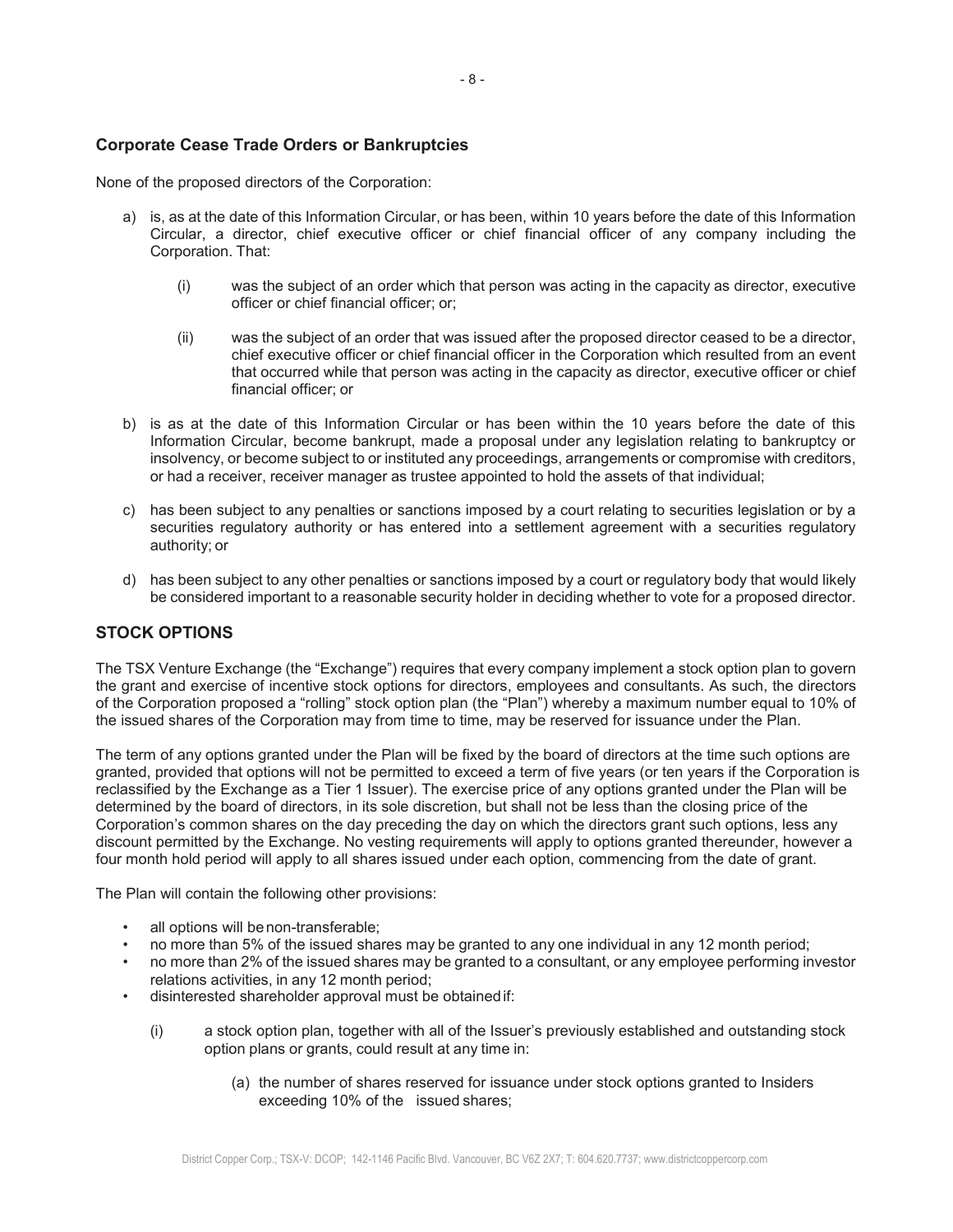- (b) the grant to Insiders, within a 12 month period, of a number of options exceeding 10% of the issued shares, or
- (c) the issuance to any one Optionee, within a 12 month period, of a number of shares exceeding 5% of the issued shares; or
- (ii) the Issuer is decreasing the exercise price of stock options previously granted to Insiders.
- options will be reclassified in the event of any consolidation, subdivision, conversion or exchange of the Corporation's common shares.

The Plan is subject to receipt of Exchange acceptance to its filing.

**Reference should be made to the full text of the Plan which will be made available at the Registered and Records office of the Corporation at 217-179 Davie St, Vancouver BC V6Z 2Y1 until the business day immediately preceding the date of the Meeting.** 

Shareholders will be asked to consider, and if thought fit to approve a resolution approving the Plan.

# **INDEBTEDNESS TO CORPORATION OF DIRECTORS AND SENIOR OFFICERS**

None of the directors or senior officers of the Corporation have been indebted to the Corporation during the financial years ended October 31, 2017 or October 31, 2018.

# **INTEREST OF INSIDERS IN MATERIAL TRANSACTIONS**

The directors and officers of the Corporation have an interest in the resolutions concerning the election of directors and stock options. Otherwise no director or senior officer of the Corporation or any associate of the foregoing has any substantial interest, direct or indirect, by way of beneficial ownership of shares or otherwise in the matters to be acted upon at the Meeting, except for any interest arising from the ownership of shares of the Corporation where the shareholder will receive no extra or special benefit or advantage not shared on a pro rata basis by all holders of shares in the capital of the Corporation.

## **MANAGEMENT CONTRACTS**

- 1. On May 1, 2018, the Corporation renewed a consulting agreement with Calico Management Corp. a company controlled and 100% beneficially owned by Jevin Werbes on amended terms. The agreement is for a minimum term of two years. Pursuant to the agreement Calico is to receive \$12,500 per month plus GST during the term. In the event of termination of the agreement by the Company without cause, the Consultant is entitled to receive the balance of the compensation due for the term but in any event no less than twelve months consulting fees in the form of a lump sum payment.
- 2. On August 10, 2015 the Corporation entered into a consulting agreement with 1010312 BC Ltd. (the "Consultant") a Company 100% beneficially owned by Braden Jensen the current CFO of the Corporation. The consulting agreement provides for payment of \$4,500. The contract may be terminated by either the Corporation or the consultant with 30 days written notice. In the event of termination without cause the Consultant is entitled to a two month break fee.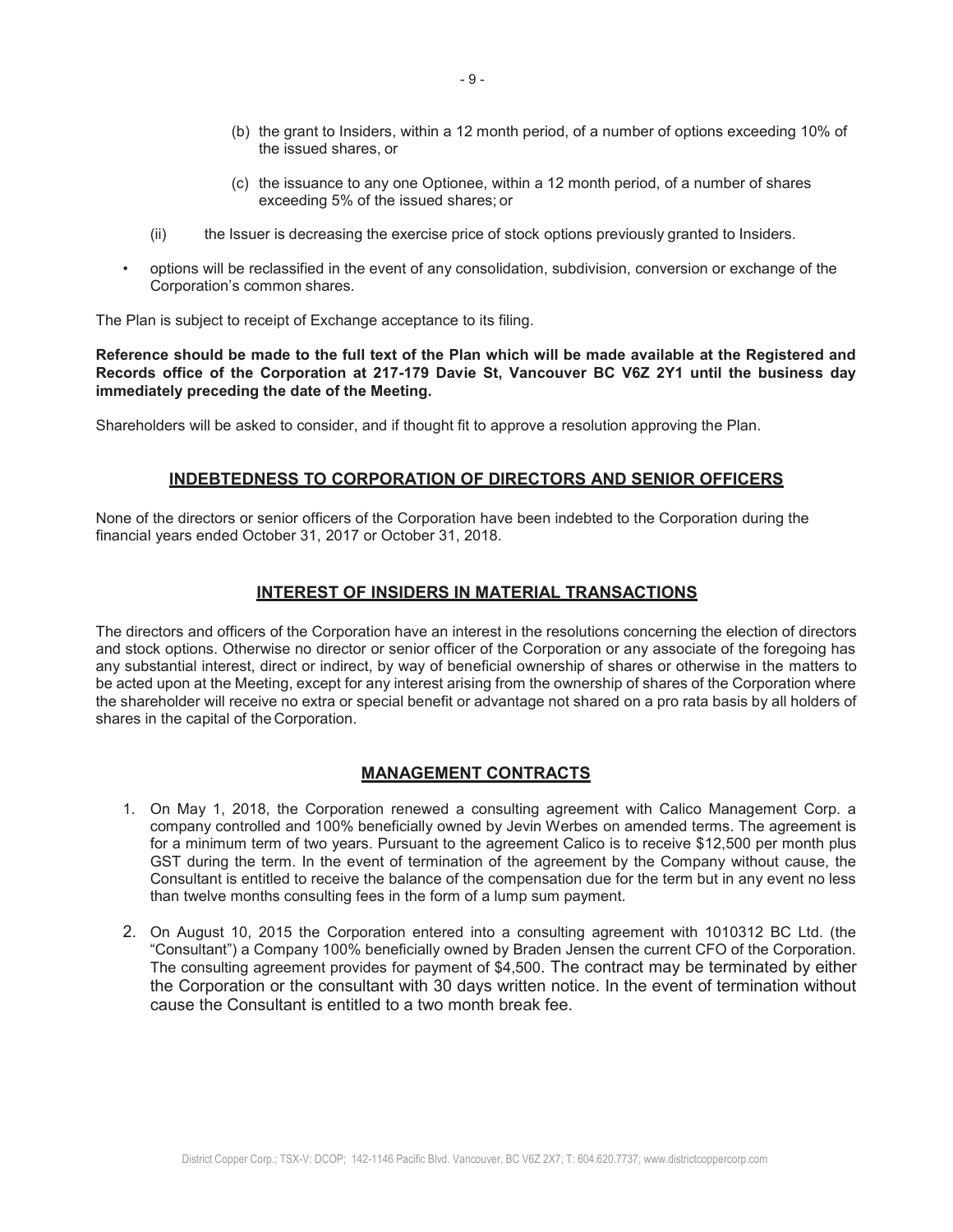# **CORPORATE GOVERNANCE**

Corporate governance relates to the activities of the Board, the members of which are elected by and are accountable to the shareholders and takes into account the role of the individual member of management who are appointed by the Board and who are charged with the day to day management of the Corporation.

The Board is committed to sound corporate governance practices which are both in the interest of its shareholders and contribute to effective and efficient decision making.

National Policy 58-201 establishes corporate governance guidelines which apply to all public companies. The Corporation has reviewed its own corporate governance practices in light of these guidelines. In certain cases, the Corporation's practices comply with the guidelines however, the Board considers that some of the guidelines are not suitable for the Corporation at its current stage of development and therefore these guidelines have not been adopted. National Instrument 58-101 mandates disclosure of corporate governance practices, which disclosure is set out below.

# **Board of Directors**

# **Independence of Members of Board**

The Board is currently composed of 5 Directors. Three of the Directors being **Chris M. Healey, Michael Smith** and **Hrayr Agnerian** are independent. **Elmer Stewart** and **Jevin Werbes** are not independent as they are Chairman of the Board and President & CEO.

# **Management Supervision by Board**

The operations of the Corporation and its current finances do not support a large board of directors and the Board has determined that the current constitution of the Board is appropriate for the Corporation at its current stage of development. Independent supervision of management is accomplished by choosing management that demonstrates a high level of integrity and ability and a slate of strong independent Board members.

# **Participation of Directors in other Reporting Issuers**

The following directors of the Corporation presently hold directorships in other reporting issuers as set out below.

| <b>Name</b>          | <b>Name of Reporting</b><br><b>Issuer</b>           | <b>Exchange</b> | <b>Position</b>      | <b>From</b>                 | To                                 |
|----------------------|-----------------------------------------------------|-----------------|----------------------|-----------------------------|------------------------------------|
| <b>Jevin Werbes</b>  | Cobalt Power Group Inc.                             | TSX.V           | Director             | February 1, 2016            | February 15, 2018                  |
| <b>Elmer Stewart</b> | Copper Fox Metals Inc.                              | TSX.V           | Director             | September, 2004             | Present                            |
| <b>Chris Healey</b>  | Cobalt Power Group Inc.<br>Rainmaker Resources Ltd. | TSX. V<br>TSX.V | Director<br>Director | Sept, 2011<br>October, 2013 | February 2019<br>December 10, 2017 |
| <b>Michael Smith</b> | Copper Fox Metals Inc.                              | TSX.V           | Director             | February 27, 2004           | Present                            |

# **Orientation and Continuing Education**

While the Corporation does not have formal orientation and training programs, new Board members are provided with:

a) information respecting the functioning of the Board, committees and copies of the Corporation's corporate governance policies;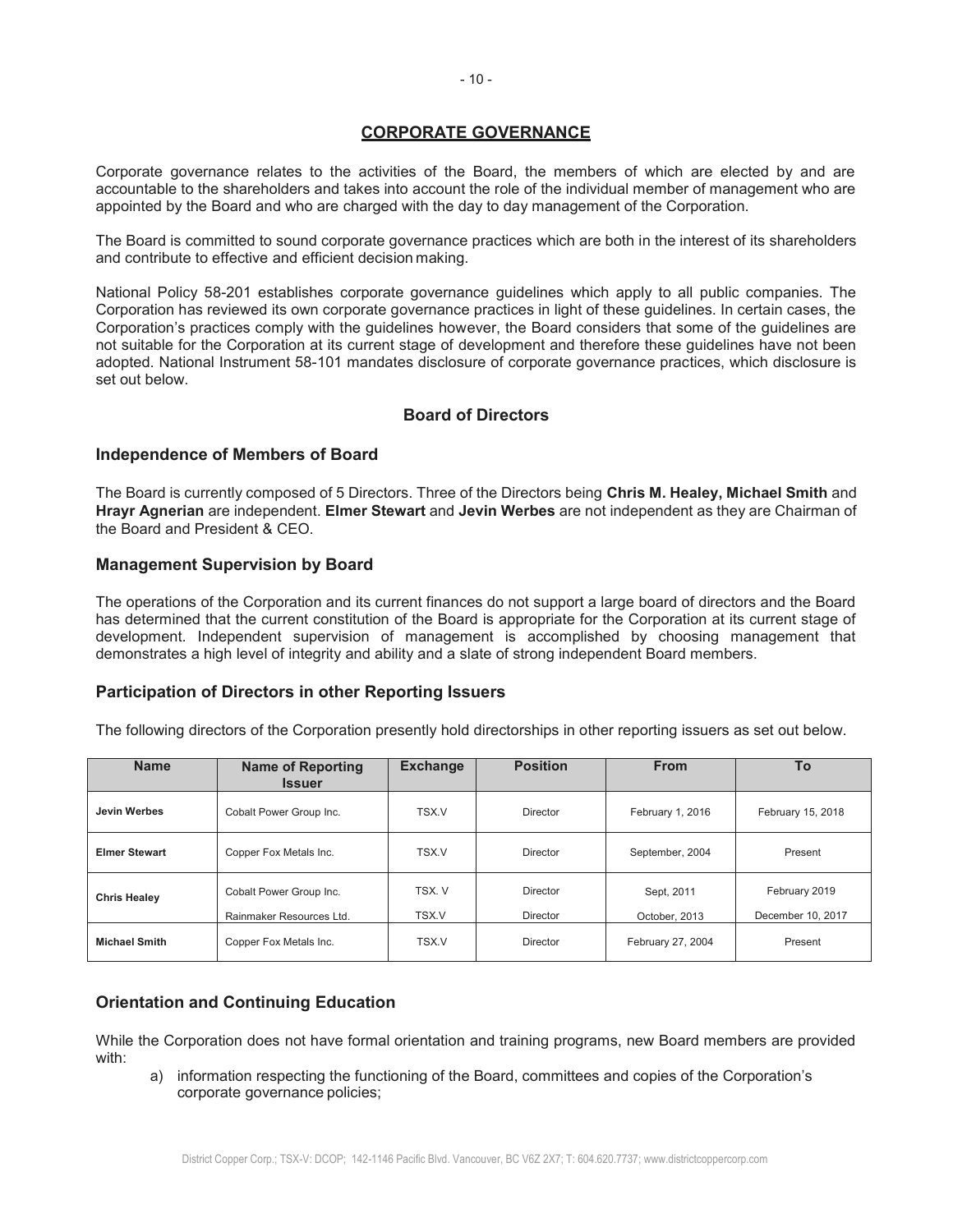- b) access to recent, publicly filed documents of the Corporation; and
- c) access to management.

Board members are encouraged to communicate with management, auditors and technical consultants, to keep themselves current with industry trends and developments and changes in legislation with management's assistance; and to attend related industry seminars and visit the Corporation's operations. Board members have full access to the Corporation's records.

## **Ethical Business Conduct**

The Board views good corporate governance and ethical business conduct as an integral component to the success of the Corporation and to fulfill its obligation to its shareholders. Due to the size of the Corporation and its present level of activity, the Corporation has found it unnecessary to adopt a Code of Conduct.

#### **Nomination of Directors**

The Board has assumed responsibility for identifying potential Board candidates. The Board assesses potential candidates to fill the need of the Corporation based on the sector the Corporation is currently engaged in and seeks to locate nominees with the skills, expertise, independence and other factors complementary to the Corporations present Canadian mining activities.

## **Compensation of Directors and the CEO and CFO**

The independent directors are **Michael Smith**, **Chris Healey** and **Hrayr Agnerian**. Independent directors have the responsibility for determining annual compensation for the directors and senior management.

To determine compensation payable, the independent directors review compensation paid for directors, CEO's and CFO's of companies of similar size and stage of development and determine an appropriate compensation reflecting the need to provide incentive and compensation for the time and effort expended by the directors and senior management while taking into account the financial and other resources of the Corporation. In settling the compensation the independent directors annually review the performance of CEO and CFO in light of the Corporation's objectives and consider other factors that may have an impact on the success of the Corporation in achieving its objectives.

#### **Board Committees**

As the directors are actively involved in the operations of the Corporation, the size of the Corporation's operations does not warrant a larger board of directors. The Corporation has an Audit and Compensation Committee.

## **Assessments**

The Board annually, and at such other times as it deems appropriate, reviews the performance and effectiveness of the Board, the directors and its Audit Committee to determine whether changes in size, personnel or responsibilities are warranted. To assist in its review, the Board conducts informal surveys of its directors, and reports from the Audit Committee respecting its own effectiveness. As part of the assessments, the Board or the committee may review their respective mandate or charter and conduct reviews of applicable corporate policies

## **Mandate of the Board**

The mandate of the Board, as prescribed by the Canada Business Corporations Act is to manage or supervise the business and affairs of the Corporation and to act with a view to the best interests of the Corporation. In fulfilling its mandate, the Board, among other matters, is responsible for reviewing major strategic initiatives to ensure that the Corporation's proposed actions accord with shareholder objectives; reviewing and approving the reports and other disclosure issued to shareholders; ensuring the effective operation of the Board; and safeguarding shareholders' equity interests through the optimum utilization of the Corporation's capital resources.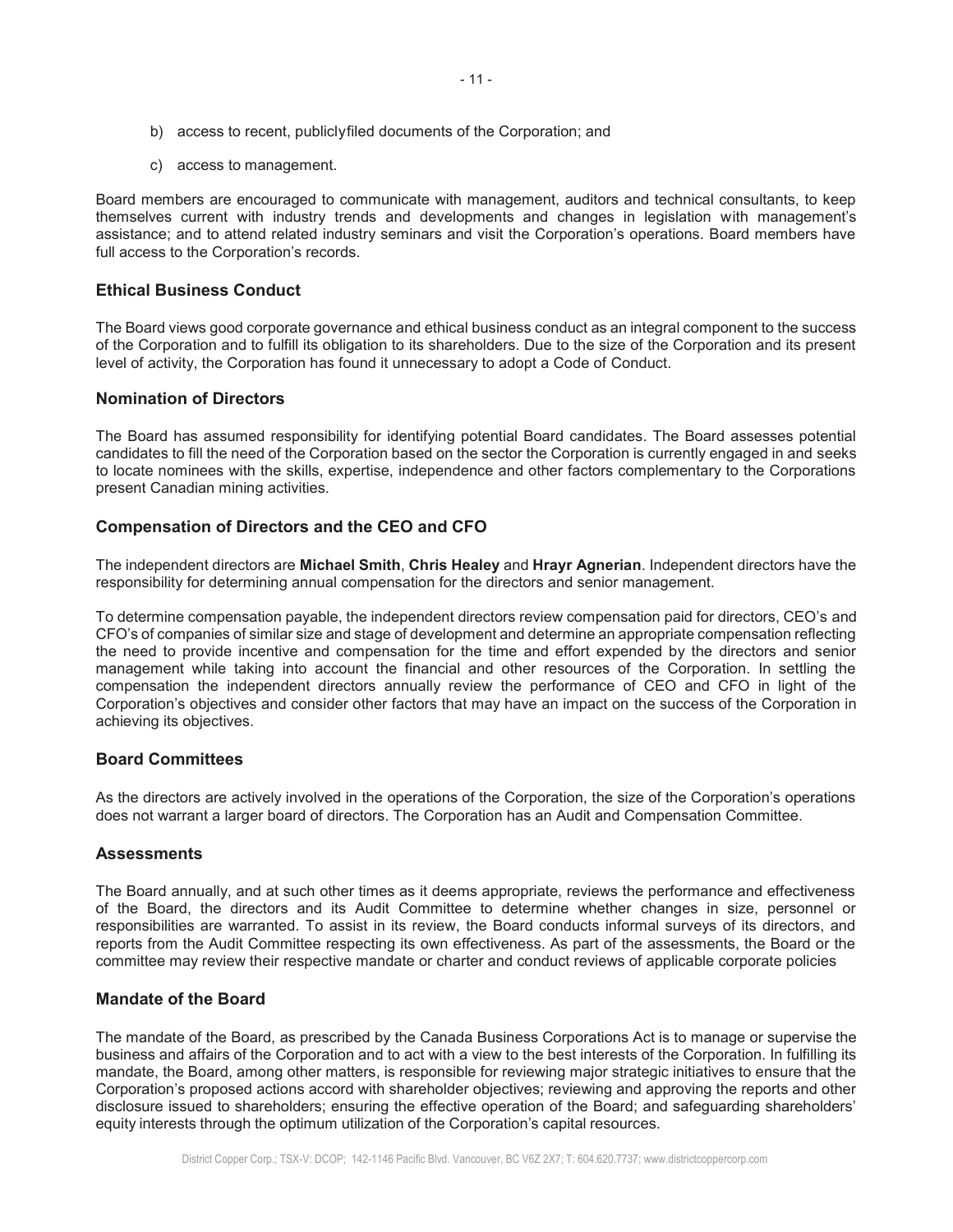# **Meetings of the Board**

Board meetings are called to deal with special matters as circumstances require. The Board met 4 times formally during 2018, and met informally on numerous occasions to review and consider the Corporation's exploration project and the financial condition of the Corporation. Most matters requiring approval of the Board are approved by circulating consent resolutions for the Board's signature.

## **Compensation Committee**

A Compensation Committee is comprised of the following directors of the Corporation: **Chris M. Healey, Jevin Werbes** and **Michael Smith**. The Compensation Committee met one time formally during the 2018 year.

A Compensation Committee is expected to follow the following tentative guidelines:

*a) Philosophy and Objectives* 

The compensation program for senior management of the Corporation has been designed to ensure that the level and form of compensation achieves certain objectives, including:

- i. attracting and retaining talented, qualified and effective executives;
- ii. motivating the short and long term performances of these executives; and
- iii. better aligning their interests with those of the Corporation's shareholders.

In compensating its senior management, the Corporation employs a compensation package which includes any of a base salary, bonus compensation and equity participation through its stock option plan or all such forms of compensation.

*b) Base Salary* 

In the view of the Corporation, paying base salaries which are competitive in the markets in which the Corporation operates is a first step to attracting and retaining talented, qualified and effective executives. Competitive salary information on companies earning comparative revenues in a similar industry is compiled from a variety of sources, including published surveys derived from national and international publications.

#### *c) Long Term Compensation*

The Corporation has no long-term incentive plans other than its incentive stock option plan (the "Plan"). The Plan is designed to encourage share ownership and entrepreneurship on the part of the senior management and other employees. The Compensation Committee believes that the Plan aligns the interests of senior management with shareholders by linking a component of executive compensation to the longer term performance of the Corporation's Common Shares.

Options annually will be recommended by the Compensation Committee. In monitoring or adjusting the option allotments, the Compensation Committee takes into account the level of options granted for similar levels of responsibility and considers each member of senior management or employee based on reports received by managements own observations on individual performance (where possible) and management assessment of individual contribution to shareholder value, previous options grants and the objectives set for the parties being compensated. The scale of options will generally be commensurate with the appropriate level of base compensation for each level of responsibility.

In addition to determining the number of options to be granted pursuant to the methodology outlined above, the Compensation Committee also makes the following determinations: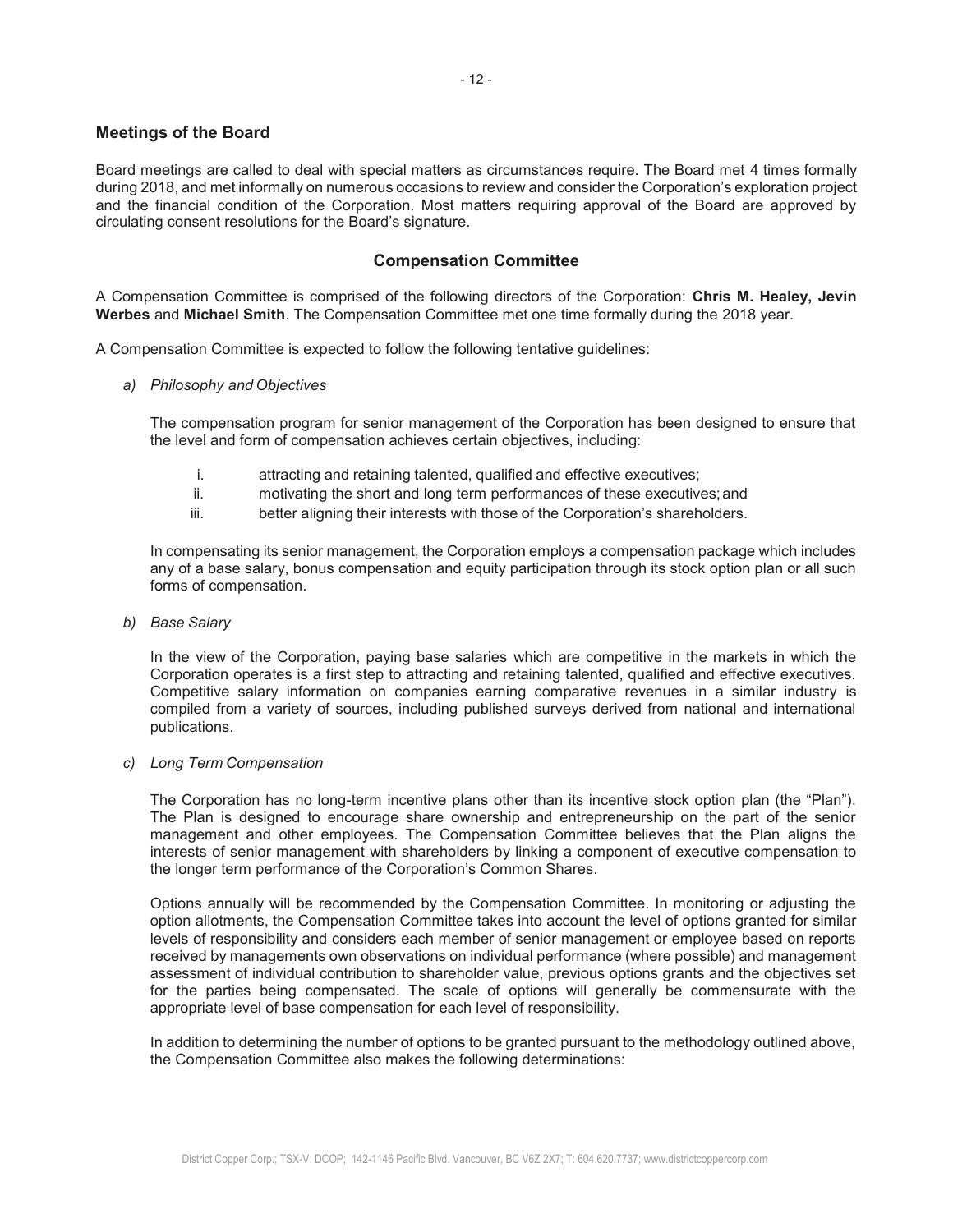- $\circ$  The NEO's and others who are entitled to participate in the Plan;
- $\circ$  The exercise price for each stock option granted, subject to the provision that the exercise price cannot be lower than the market price on the date of grant;
- o The date on which each option is granted;
- o The vesting period, if any, for each stock option; and
- o The other material terms and conditions of each stock option grant.

The Compensation Committee makes these determinations subject to and in accordance with the provisions of the Plan. The Board reviews and approves grants of options on an annual basis.

All of the NEO's are entitled to participate in the Corporation's Plan.

#### *d) Cash Incentive Compensation*

The Corporation's primary objective is to aim to achieve certain strategic objectives and milestones. The Corporation may approve executive bonus compensation dependent upon the Corporation meeting those strategic objectives and milestones and sufficient cash resources being available for the granting of bonuses. There were no bonuses paid to any of the Named Executive Officers during the most recently completed fiscal year.

#### *e) Equity Participation*

The Corporation believes that encouraging its executives and employees to become shareholders is the best way of aligning their interests with those of its shareholders. Equity participation is accomplished through the Corporation's stock option plan. Stock options are granted to senior executives taking into account a number of factors, including the amount and term of options previously granted, base salary and bonuses and competitive factors. Options are generally granted to senior executives which vest immediately.

Given the evolving nature of the Corporation's business, the Board continues to review and redesign the overall compensation plan for senior management so as to continue to address the objectives identified above.

#### *f) Compensation of the Named Executive Officers*

The compensation of each of the Named Executive Officers is approved annually by the Board. Base cash compensation and variable cash compensation levels will take into consideration market survey data provided to the Board by independent consultants.

*g) Actions, Decisions or Policies made after October, 2018* 

Given the evolving nature of the Corporation's business, the Corporation continues to review and redesign the overall compensation plan for senior management so as to continue to address the objectives identified above.

This Compensation Discussion and Analysis was completed by the Board of the Corporation.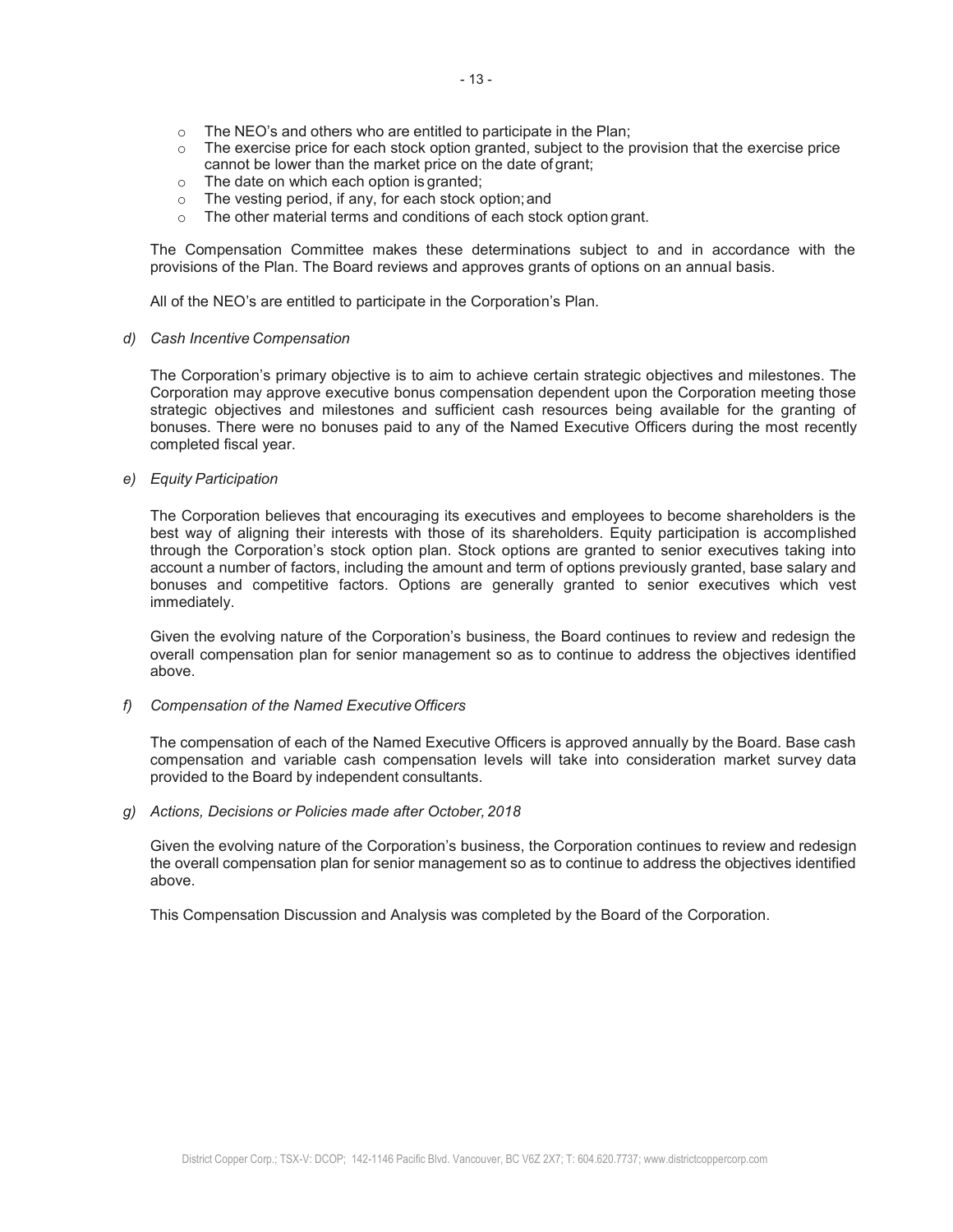# **Audit Committee**

A summary of responsibilities and activities and the membership of the audit committee (the "Audit Committee") is also set out below.

## **The Audit Committee's Charter**

## *Mandate*

The primary function of the audit committee (the "Committee") is to assist the Board of Directors in fulfilling its financial oversight responsibilities by reviewing the financial reports and other financial information provided by the Corporation to regulatory authorities and shareholders, the Corporation's systems of internal controls regarding finance and accounting and the Corporation's auditing, accounting and financial reporting processes. Consistent with this function, the Committee will encourage continuous improvement of, and should foster adherence to, the Corporation's policies, procedures and practices at all levels. The Committee's primary duties and responsibilities are to:

- i. Serve as an independent and objective party to monitor the Corporation's financial reporting and internal control system and review the Corporation's financial statements;
- ii. Review and appraise the performance of the Corporation's external auditors; and
- iii. 3DR Provide an open avenue of communication among the Corporation's auditors, financial and senior management and the Board of Directors.

#### *Composition*

The Committee shall be comprised of three Directors as determined by the Board of Directors, the majority of whom shall be free from any relationship that, in the opinion of the Board of Directors, would interfere with the exercise of his or her independent judgment as a member of the Committee.

At least one member of the Committee shall have accounting or related financial management expertise. All members of the Committee that are not financially literate will work towards becoming financially literate to obtain a working familiarity with basic finance and accounting practices. For the purposes of the Corporation's Charter, the definition of "financially literate" is the ability to read and understand a set of financial statements that present the breadth and level of complexity of accounting issues that are generally comparable to the breadth and complexity of the issues that can presumably be expected to be raised by the Corporation's financial statements.

The following are the members of the Audit Committee:

| <b>Elmer Stewart</b>    | Non-Independent | Financially literate |  |
|-------------------------|-----------------|----------------------|--|
| Chris Healev            | Independent'    | Financially literate |  |
| Michael Smith, Chairman | Independent'    | Financially literate |  |

1) As defined by National Instrument 52-110 ("NI 52-110")

The members of the Committee shall be elected by the Board of Directors at its first meeting following the Annual General Shareholder's meeting. Unless a Chair is elected by the full Board of Directors, the members of the Committee may designate a Chair by a majority vote of the full Committee membership.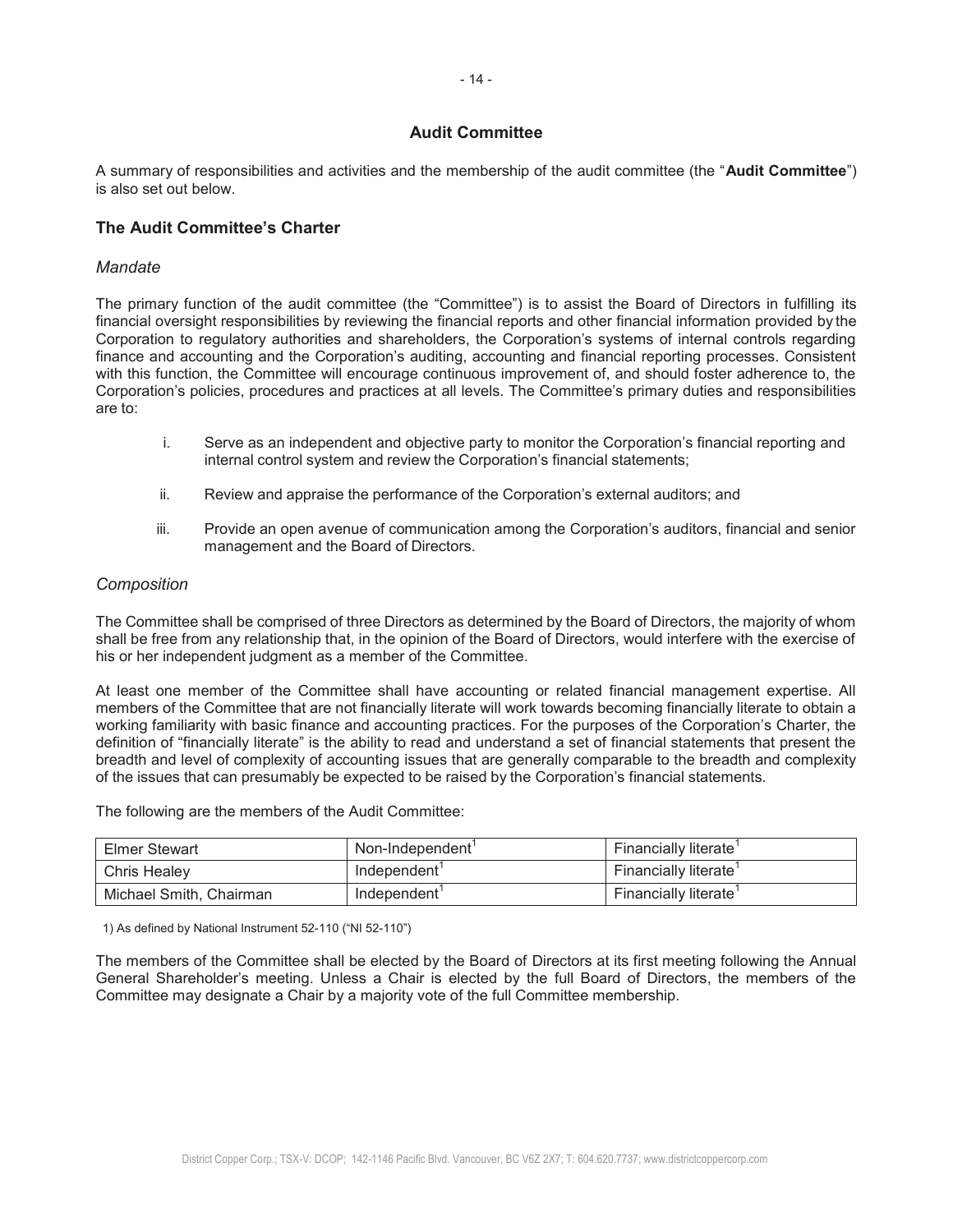#### *Relevant education and experience*

See the disclosure under "Flection of Directors" All members of the Audit Committee have:

- a) an understanding of the accounting principles used the Corporation to prepare its financial statements and the ability to assess the general application of those principles in connection with estimates, accruals and reserves;
- b) Experience preparing, auditing, analyzing or evaluating financial statements that present a breadth and level of complexity of accounting issues that are generally comparable to the breath and complexity of issues that can reasonably be expected to be raised by the Corporation's financial statements, or experience actively supervising one or more individuals engaged in such activities; and
- c) an understanding of internal controls and procedures for financial reporting.

#### *Meetings*

The Committee shall meet at least annually, or more frequently as circumstances dictate. As part of its job to foster open communication, the Committee will meet at least annually with the external auditors. The committee met 4 times formally during the 2018 year.

#### *Responsibilities and Duties*

To fulfill its responsibilities and duties, the Committee shall with respect to each of the following:

#### Documents/Reports Review

- (a) Review and update this Charter annually.
- (b) Review the Corporation's financial statements, MD&A and any annual and interim earnings, press releases before the Corporation publicly discloses this information and any reports or other financial information (including quarterly financial statements), which are submitted to any governmental body, or to the public, including any certification, report, opinion, or review rendered by the external auditors.

#### External Auditors

- (a) Review annually, the performance of the external auditors who shall be ultimately accountable to the Board of Directors and the Committee as representatives of the shareholders of the Corporation.
- (b) Obtain annually, a formal written statement of external auditors setting forth all relationships between the external auditors and the Corporation, consistent with Independence Standards Board Standard 1.
- (c) Review and discuss with the external auditors any disclosed relationships or services that may impact the objectivity and independence of the external auditors.
- (d) Take, or recommend that the full Board of Directors take, appropriate action to oversee the independence of the external auditors.
- (e) Recommend to the Board of Directors the selection and, where applicable, the replacement of the external auditors nominated annually for shareholder approval.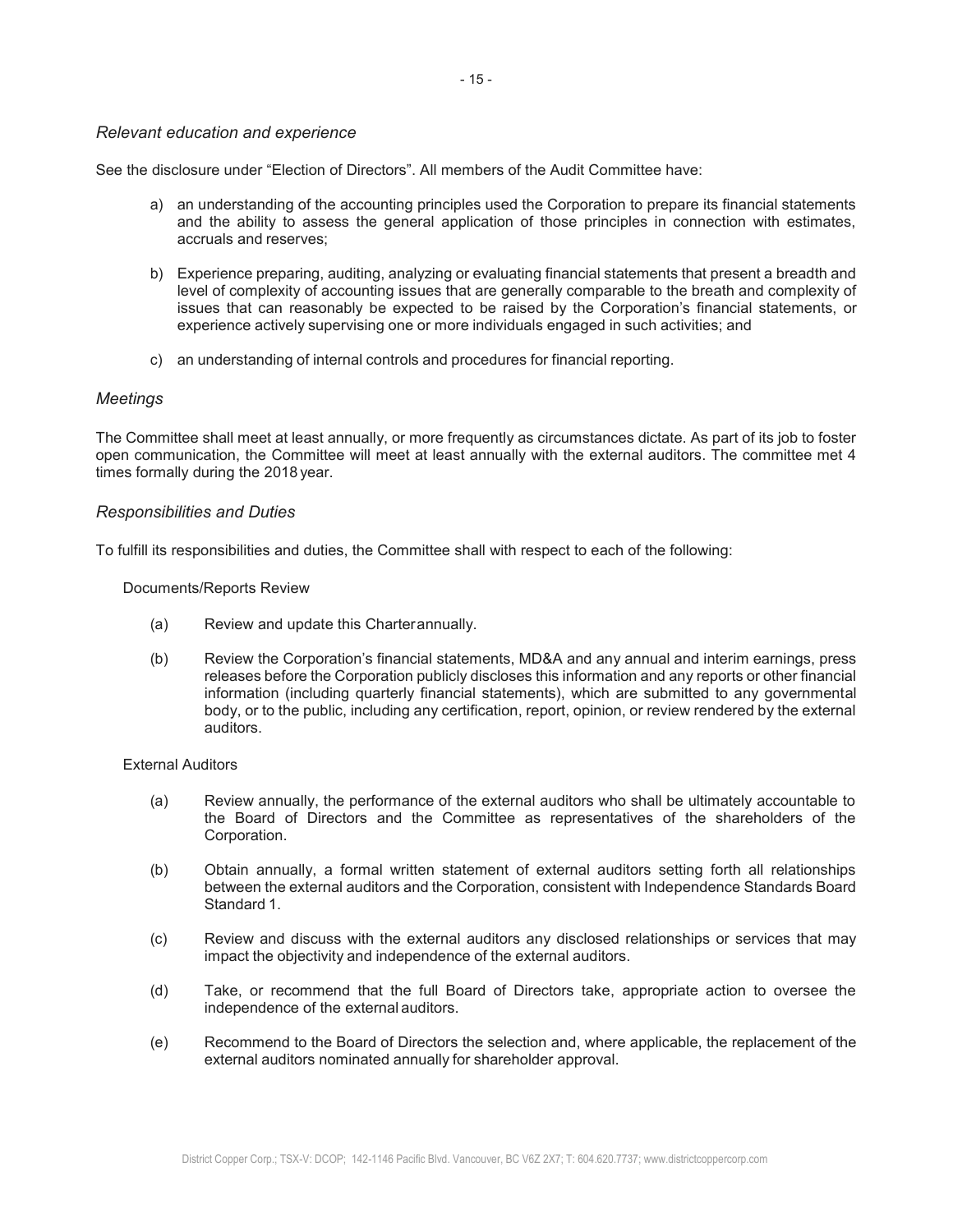- (f) Feview and approve the Corporation's hiring policies regarding partners, employees and former partners and employees of the present and former external auditors of the Corporation.
- (g) Review and pre-approve all audit and audit-related services and the fees and other compensation related thereto.

#### Financial Reporting Processes

- (a) ln consultation with the external auditors, review with management the integrity of the Corporation's financial reporting process, both internal and external.
- (b) Consider the external auditors' judgments about the quality and appropriateness of the Corporation's accounting principles as applied in its financial reporting.
- (c) Consider and approve, if appropriate, changes to the Corporation's auditing and accounting principles and practices as suggested by the external auditors and management.
- (d) Review significant judgments made by management in the preparation of the financial statements and the view of the external auditors as to appropriateness of such judgments.
- (e) Following completion of the annual audit, review separately with management and the external auditors any significant difficulties encountered during the course of the audit, including any restrictions on the scope of work or access to required information.
- (f) Review any significant disagreement among management and the external auditors in connection with the preparation of the financial statements.
- (g) Review with the external auditors and management the extent to which changes and improvements in financial or accounting practices have been implemented.
- (h) Review any complaints or concerns about any questionable accounting, internal accounting controls or auditing matters.
- (i) Review certification process.

**Other** 

Review any related-party transactions.

#### *Audit Committee Oversight*

At no time since the commencement of the Corporation's most recently completed financial year was a recommendation of the committee to nominate or compensate an external auditor not adopted by the Board of Directors.

#### *Reliance on Certain Exemptions*

At no time since the commencement of the Corporation's most recently completed financial year has the Corporation relied on the exemption in Section 2.4 of NI 52-110 (De Minimis Non-audit Services), or an exemption from NI 52- 110, in whole or in part, granted under Part 8 of National Instrument 52-110.